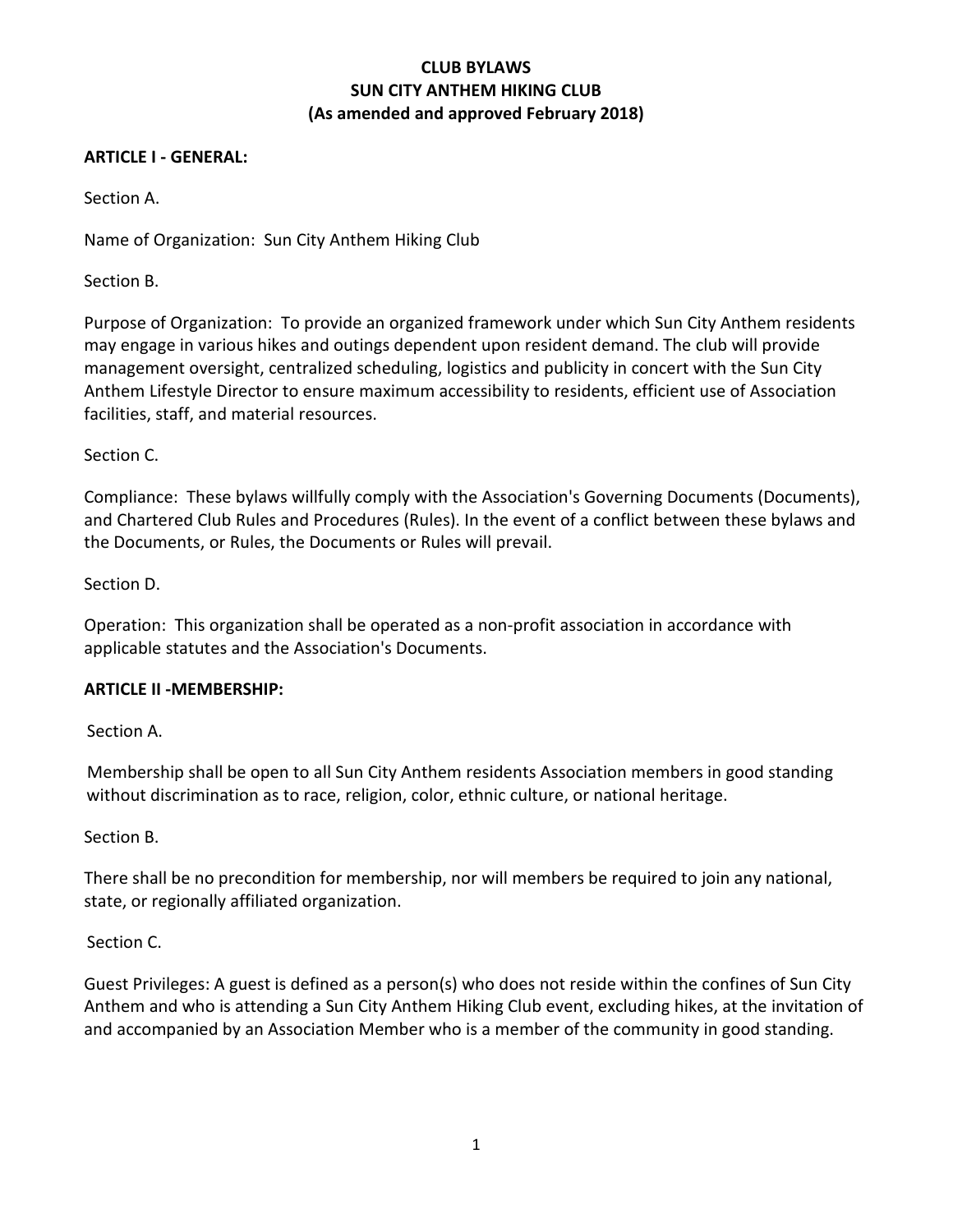Section D.

Dues: There will be annual dues assessed to all club members as determined by the Executive Board of Sun City Anthem Hiking Club and a majority vote by the club members.

#### **ARTICLE III – OFFICERS:**

Section A.

Officers: The executive board shall consist of a president, vice-president, secretary and treasurer.

Section B.

All officers shall be elected in accordance with Section E and F of this Article. Officers shall serve without compensation.

Section C.

Terms of Office and Responsibilities: The president, vice-president, secretary and treasurer will serve for two-year terms, staggered to provide continuity regarding club business from one Executive Board to the next. The president and treasurer will be elected to serve in even numbered years and the vice-president and secretary will be elected to serve in odd numbered years. All officers may succeed themselves provided they receive a majority vote in accordance with Section E and F of this Article. Terms of office start the first day of January and end the last day of December.

### Section D.

Duties and Responsibilities: President presides over all club meetings and is accountable for the administration of all club business. The incumbent acts as the principle liaison between the club and the Association and appoints members of all committees that have been authorized.

Vice President performs all duties of the Club President in the event of his/her absence or inability to perform. Assists in the conduct of periodic meetings and performs random assessments of club functions to ensure smooth operations. Initiates action to resolve problem areas.

Secretary maintains club records, issues notices of all meetings and publishes and distributes meeting minutes to all club members. The secretary shall develop special publicity media i.e. flyers, newsletters, inserts, etc., to inform residents of club activities.

Treasurer receives and deposits all monies due to the club and pays all obligations that may be incurred by the club in the regular course of business. The incumbent maintains an up-to-date ledger of all financial transactions and provides financial reports as may be required at club meetings. Prepares and submits Year End reports as required by the Association.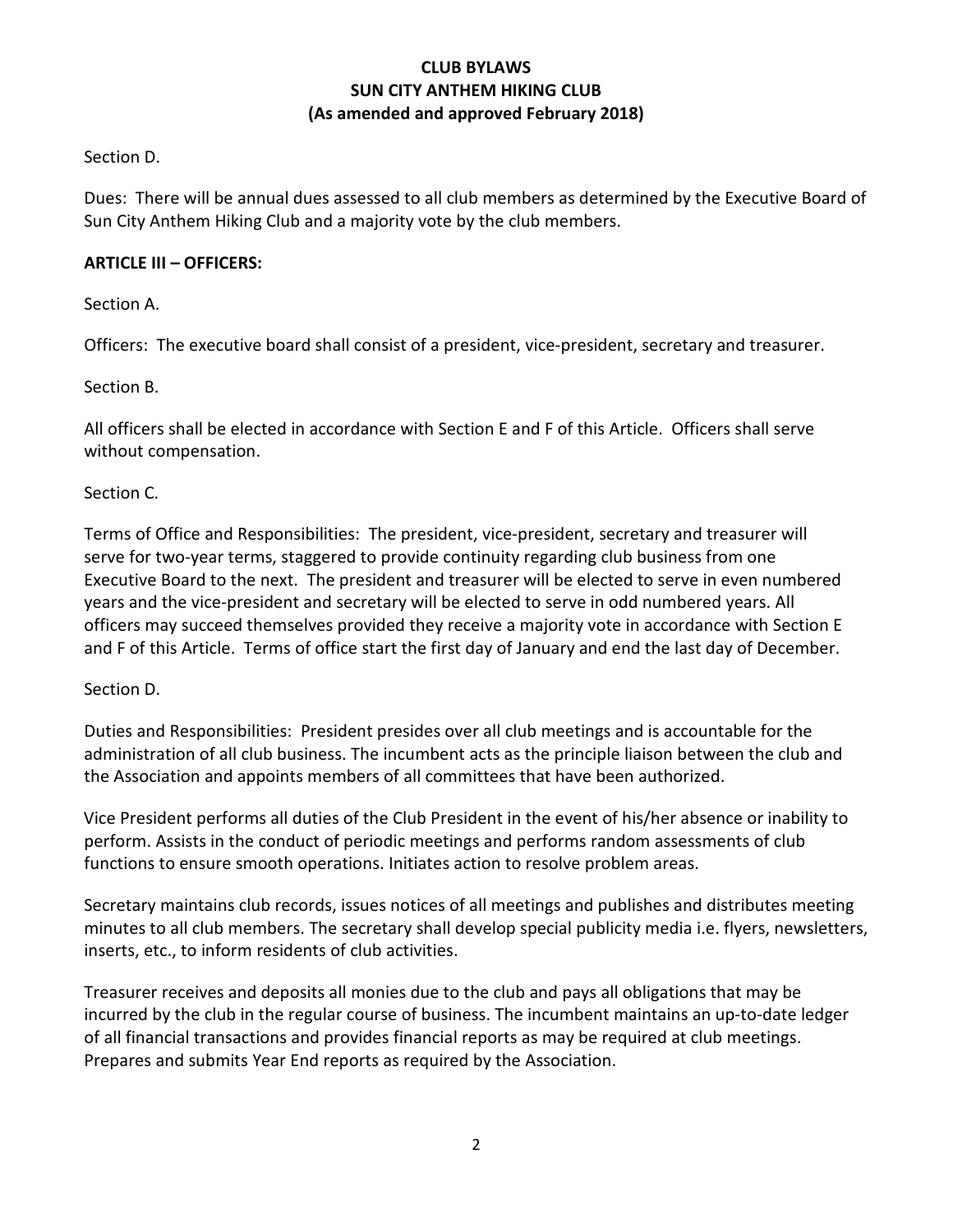### Section E:

Nominations and Election Procedures: Nominations are solicited from the general membership during the meeting held during November of each year to identify candidates for office. Nominations will be accepted by email for one month and proposed candidates will be vetted by a nomination committee. Nominations may also be made during the December meeting providing the nominee is present and agrees. Elections occur in December with new officers installed in January of each year.

### Section F.

Meetings, Quorum, and Voting Procedures: Meetings are held as determined by the Club Executive Board. A quorum is a minimum of 15 percent of the general membership. Only members in good standing are permitted to vote. Annual voting for club officers will be by written secret ballot and by electronic means as determined appropriate by the Executive Board. All other topics requiring a majority vote will be by a method specified by the Club President (voice, show of hands, or written ballot).

# Section G.

Vacancies and Recall of Officers: In the event an officer is not able to perform his/her duties, a replacement will be temporarily appointed by the Club Executive Board. A special election will be conducted at the next general meeting in accordance with the nomination and election process described in Sections E and F of this Article.

### **ARTICLE IV - MEETINGS:**

### Section A.

Types and Frequencies of Meetings: General membership meetings will be held as needed. The time, place and necessity of such meetings to be determined by the Club Executive Board. The meeting and agenda will be announced via the Sun City Anthem Hiking Club website and transmitted to the membership via electronic mail.

### Section B.

Conduct of Meetings/Parliamentary Procedure: Issues involving policies, procedures, elections and events that affect the membership will be presented for a vote during the business portion of each general meeting using Roberts Rules of Order as a guide.

### **ARTICLE V – FINANCIAL:**

# Section A.

The club Treasurer maintains all financial records for the current and seven *six* previous years of the club's operations.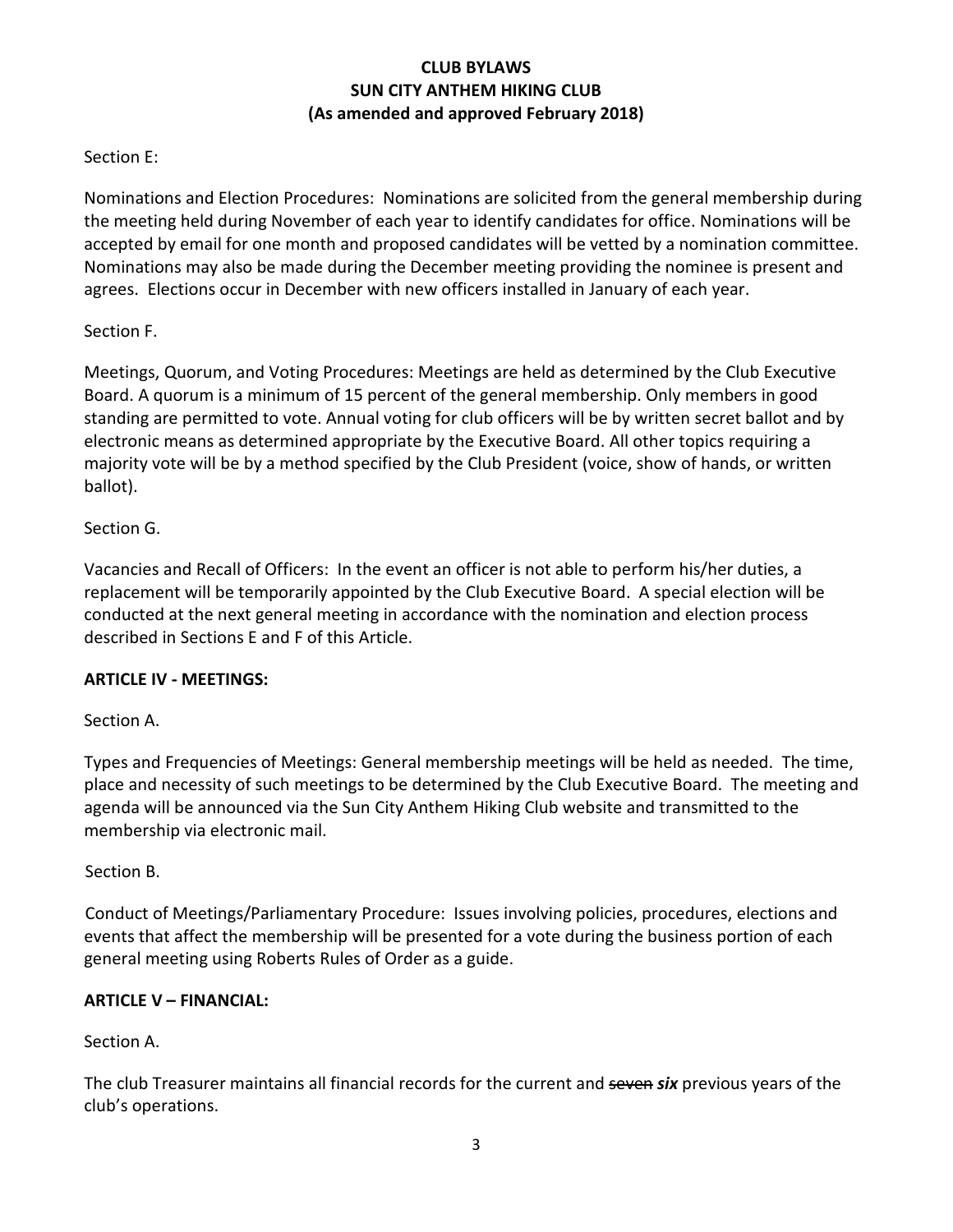### Section B.

Individual expenditures in excess of (\$200) shall require a majority approval by vote of the Club Executive Board. The results of the vote by the Club Executive Board shall be duly recorded in the applicable minutes of the meeting at which the vote occurred. Proposed contracts shall be submitted to the Association for approval prior to execution and in accordance with Association rules*.* 

### Section C.

Annual audits shall be conducted by two club members who have volunteered to do this work. Audit results will be presented to the general membership and duly recorded in the applicable minutes of the meeting at which is presented.

# Section D.

All funds/revenues shall be deposited in a bank account established in the club's name with the Association's designated chartered club banking services provider. The club's bank account shall be maintained through succeeding club administrations. Disbursements should not be made from cash that has not been deposited in the club's bank account. These disbursements shall be made by club check. All checks in excess of \$500 shall require signatures from two (2) Executive Board members. Exceptions to this requirement are checks written for work on the club's website and for the annual potluck.

Inventory control procedures over durable assets shall include periodic physical counts and reconciliation to the underlying accounting records. Club inventories are to be performed annually, maintained and safeguarded so as to prevent theft, deterioration, etc. The club furnishes a copy of all inventories to the Association.

### Section E.

Annually, clubs are required to submit Form CC-8, "Annual Financial Report" (Appendix H) to the Lifestyle Director. A copy of the report will be retained in the official club file, and the original will be forwarded to the Association's Controller for use when preparing and filing the Association's annual tax return. This report must be provided to the Association no later than the 15th day of January and must be certified by the club president and treasurer.

### **ARTICLE VI - COMMITTEES:**

Section A.

Committees will be added as the Executive Board sees fit.

Section B.

Committee chairpersons may be appointed by the Executive Board.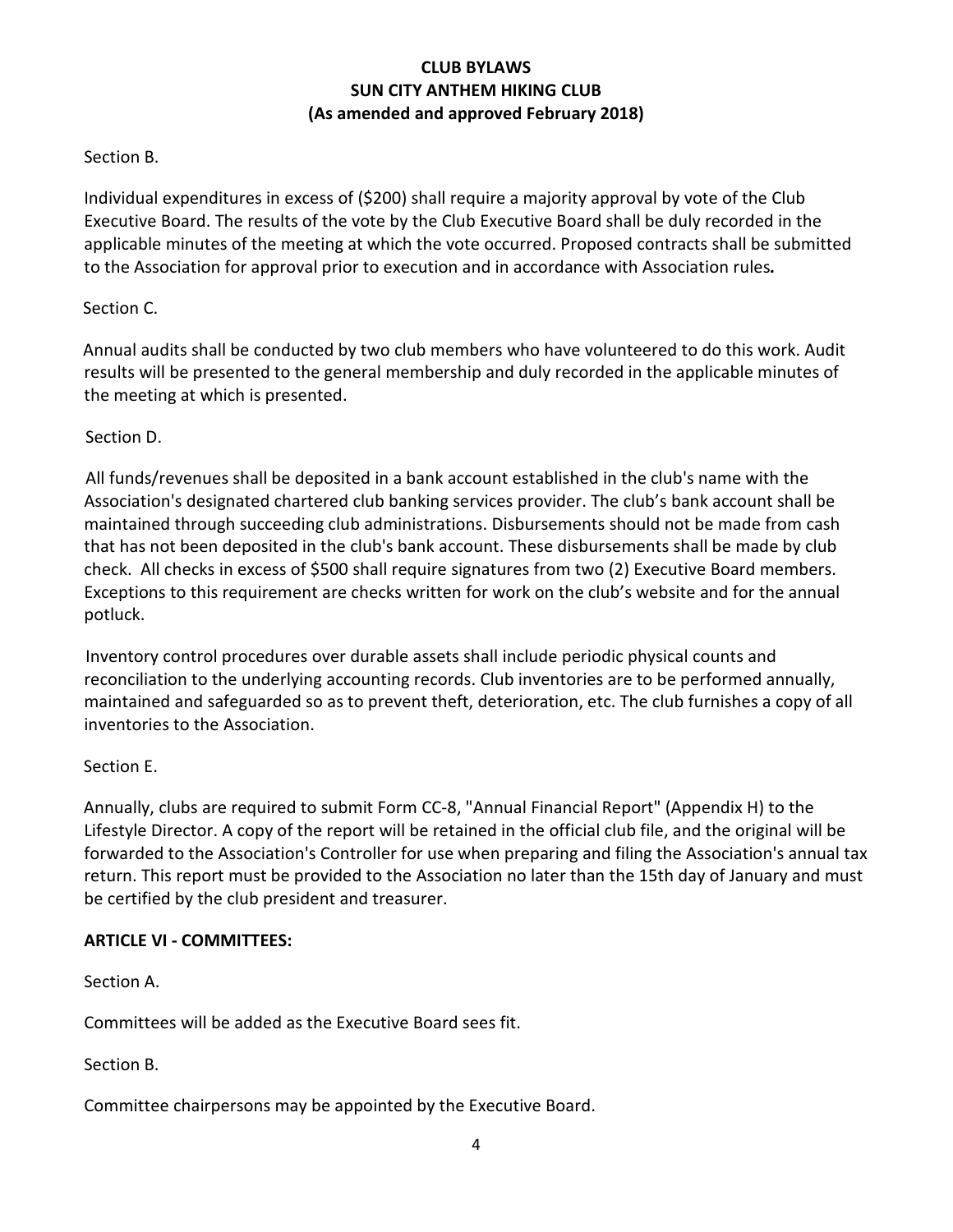Section C.

All committees will have written mission statements assigned prior to committee appointment.

#### **ARTICLE VII – AMENDMENTS:**

Section A.

To amend the bylaws of this club requires a two-thirds (2/3) vote of the quorum at a general meeting duly called for such purpose.

Section B.

Notice requirement and procedure: Any proposed amendment(s) to these bylaws must be publicized in a written document distributed to the entire club membership.

#### **ARTICLE VIII – DISSOLUTION:**

Prior to club dissolution, and after all debts are satisfied, all property and assets shall be turned over to the Association.